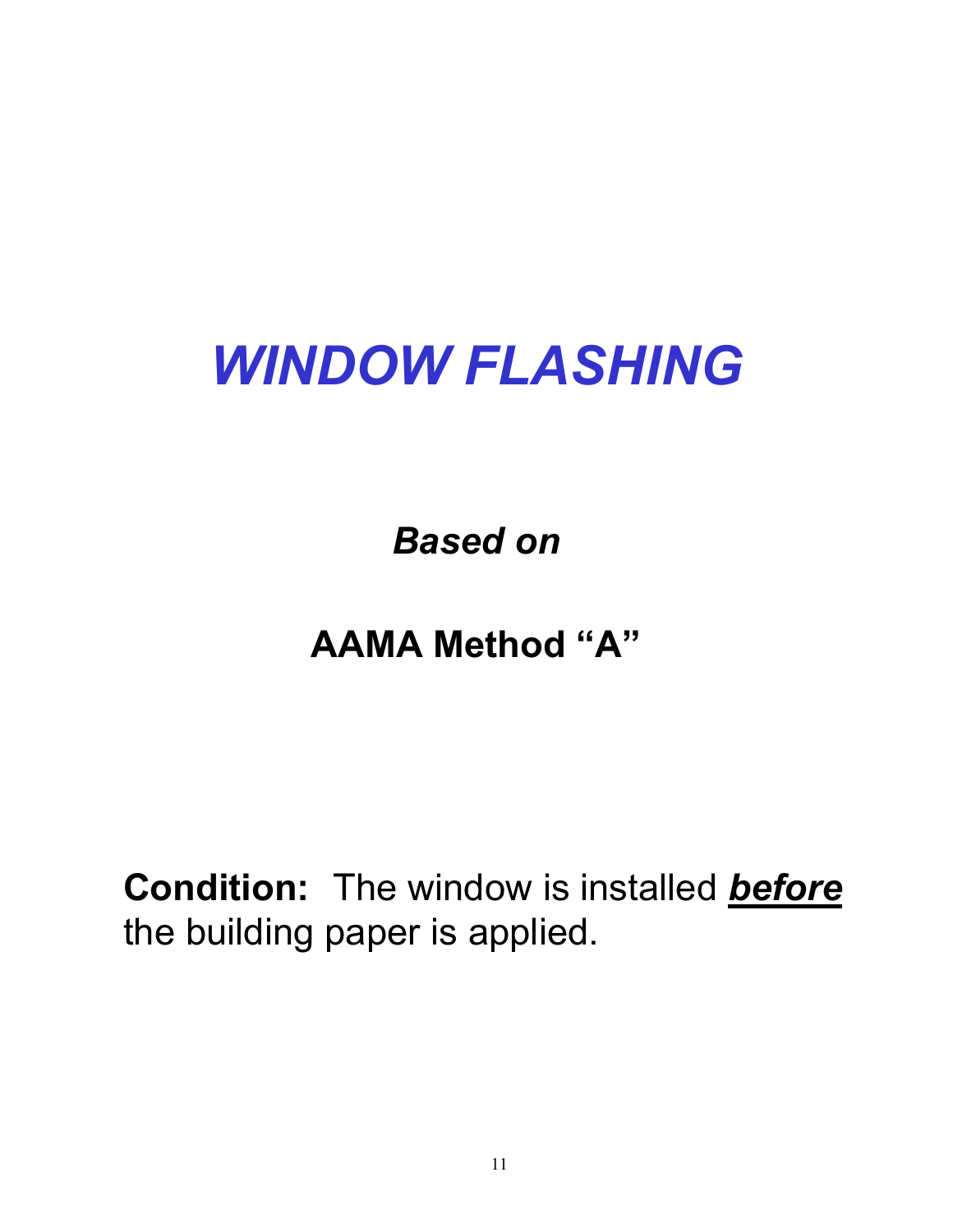#### **Step 1**



- a. Install sill flashing extending 4" beyond the rough opening on each side.
- b. Do not attach the bottom of the sill flashing. This will allow the building paper to be installed beneath the sill flashing in step #5.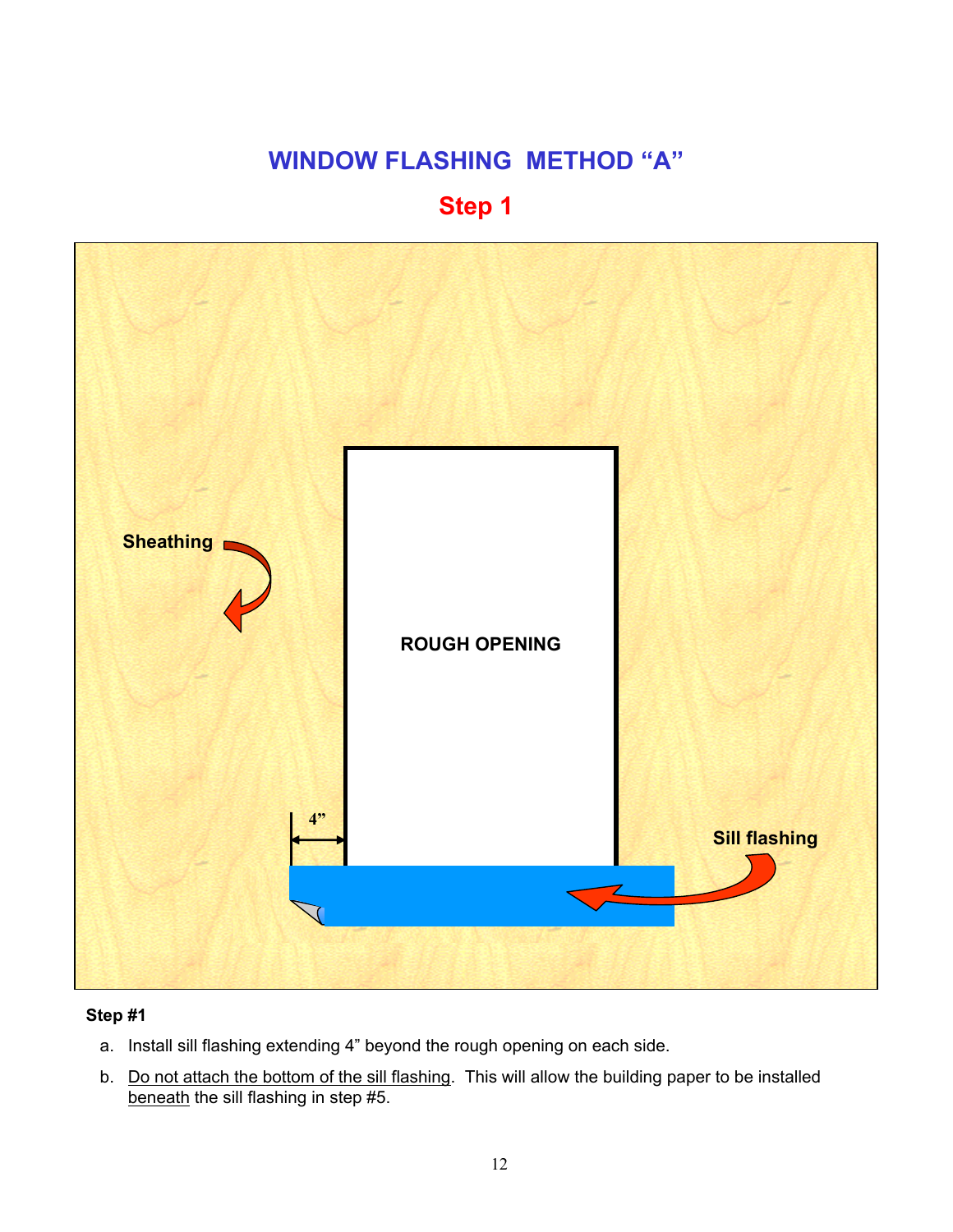#### **Step 2**



- a. Apply a continuous bead of caulking on the back side of the window flange.
- b. Install the window over the sill flashing and according to the manufacturers specifications.
- c. Do not attach the bottom of the sill flashing. This will allow the building paper to be installed beneath the sill flashing in step #5.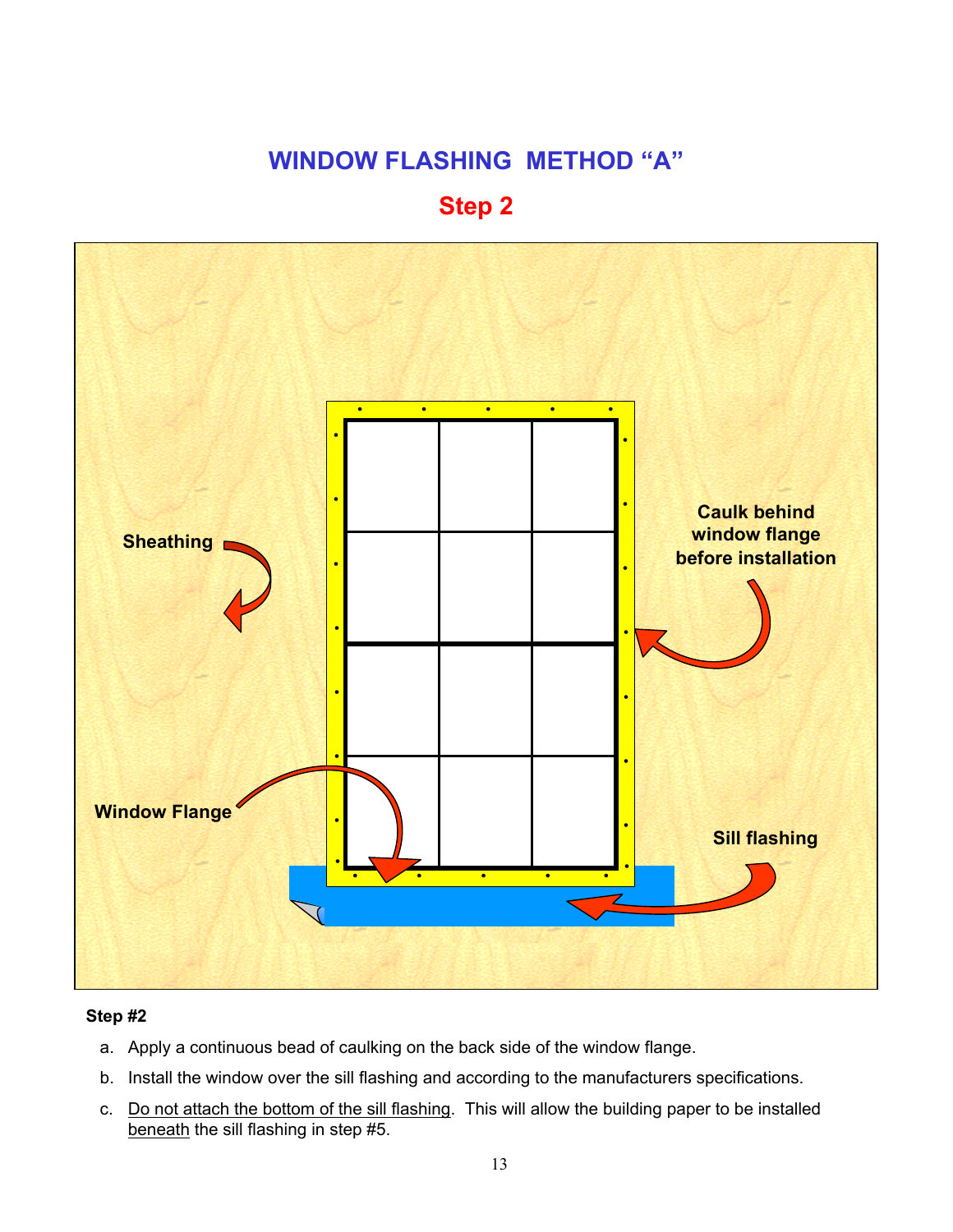#### **Step 3**



- a. Install jamb flashing over the window flange on each side.
- b. Install the jamb flashing even with the bottom of the sill flashing.
- c. Extend jamb flashing 4" above the rough opening.
- d. Do not attach the bottom of the sill flashing. This will allow the building paper to be installed beneath the sill flashing in step #5.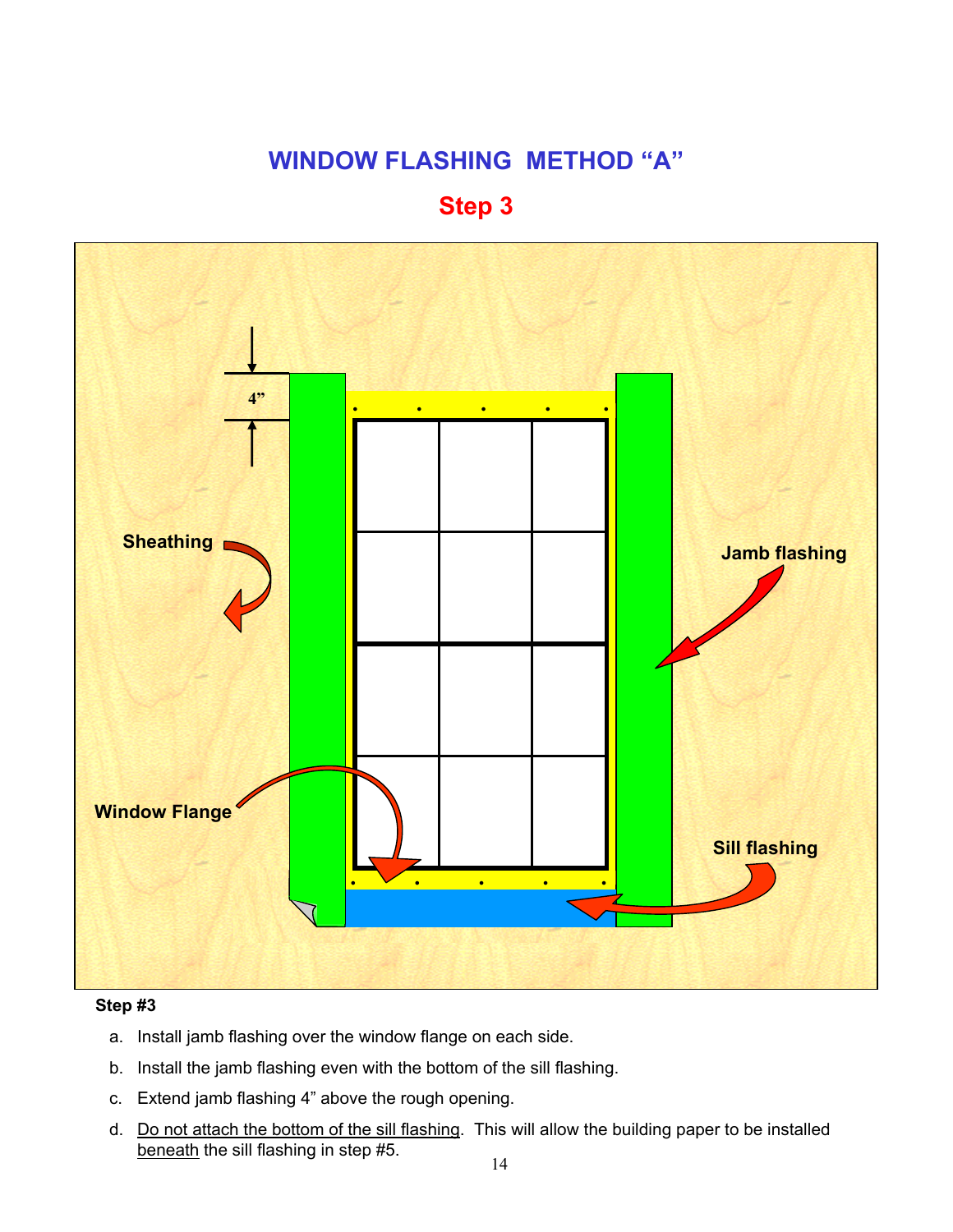#### **Step 4**



- a. Install head flashing over the window flange and the jamb flashing.
- b. Extend the head flashing 8" beyond the rough opening.
- c. Do not attach the bottom of the sill flashing. This will allow the building paper to be installed beneath the sill flashing in step #5.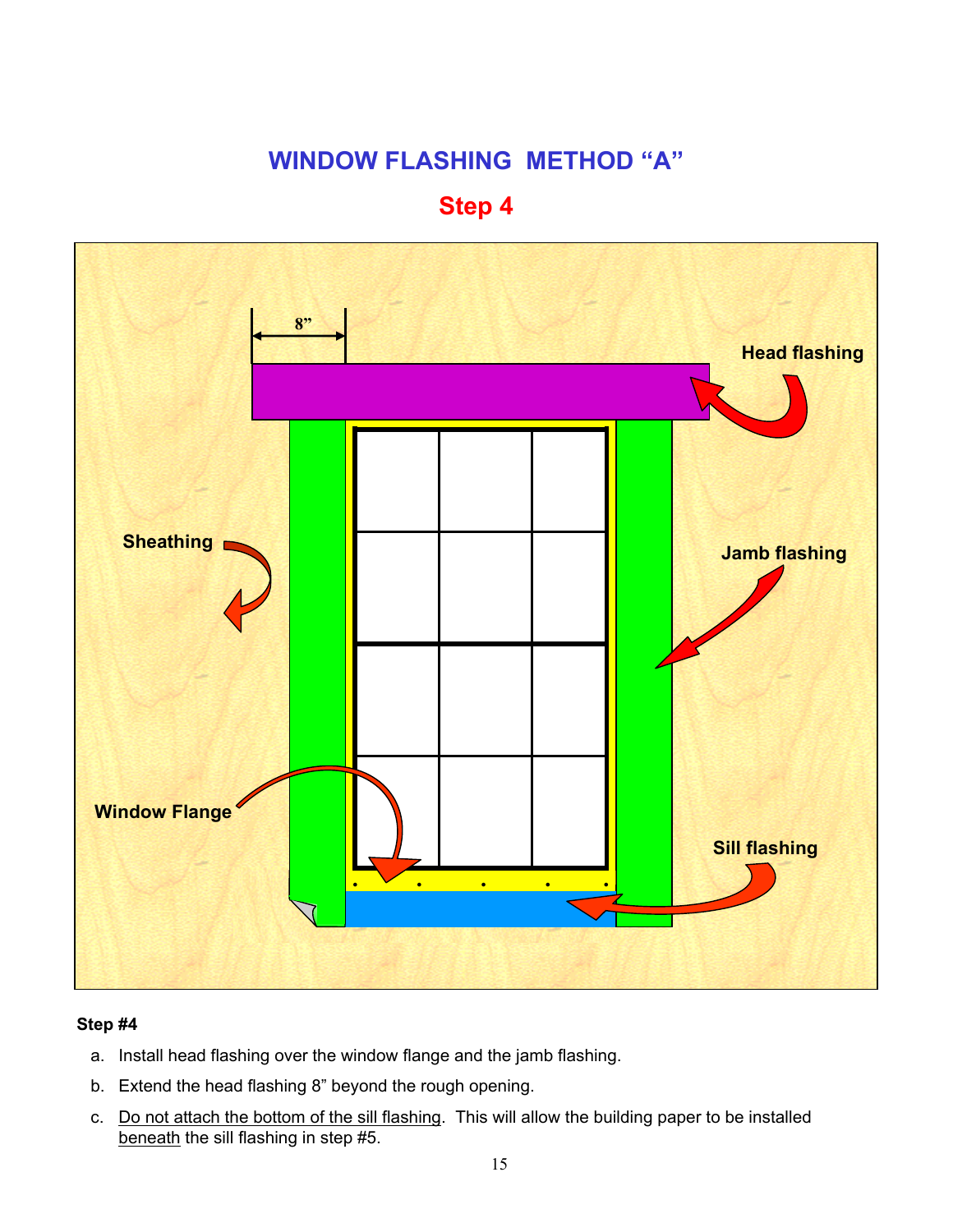### **Step 5**



- a. Install building paper beneath the unattached portion of the sill flashing.
- b. Finish attaching sill flashing to the building paper.
- c. Do not attach the bottom of the sill flashing. This will allow the building paper to be installed beneath the sill flashing in step #5.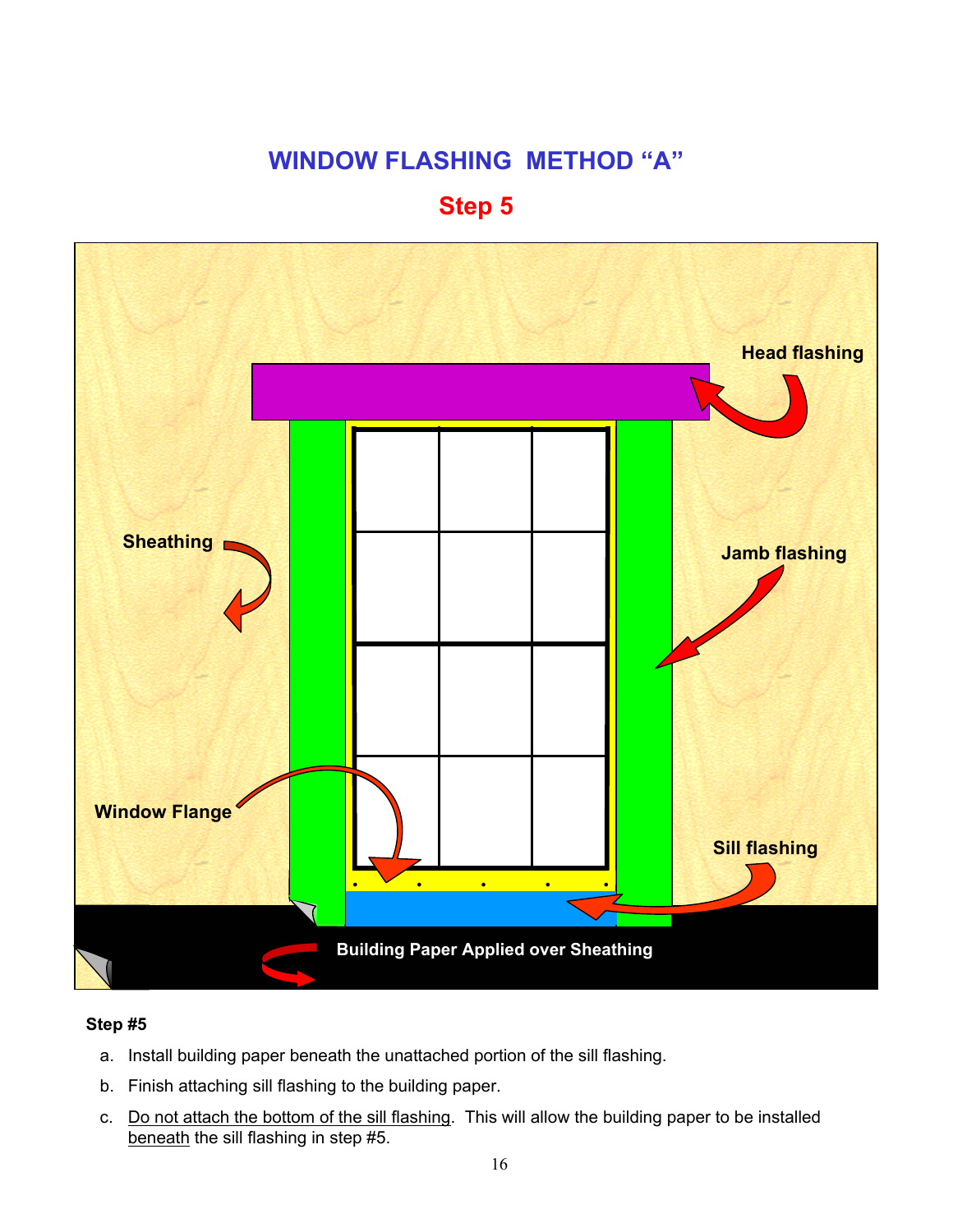#### **Step 6**



- a. Continue installing building paper from the bottom to the top wall.
- b. Install the building paper over the flashing and window flange fitting tightly against the window frame.
- c. Overlap building paper by a minimum of 3".